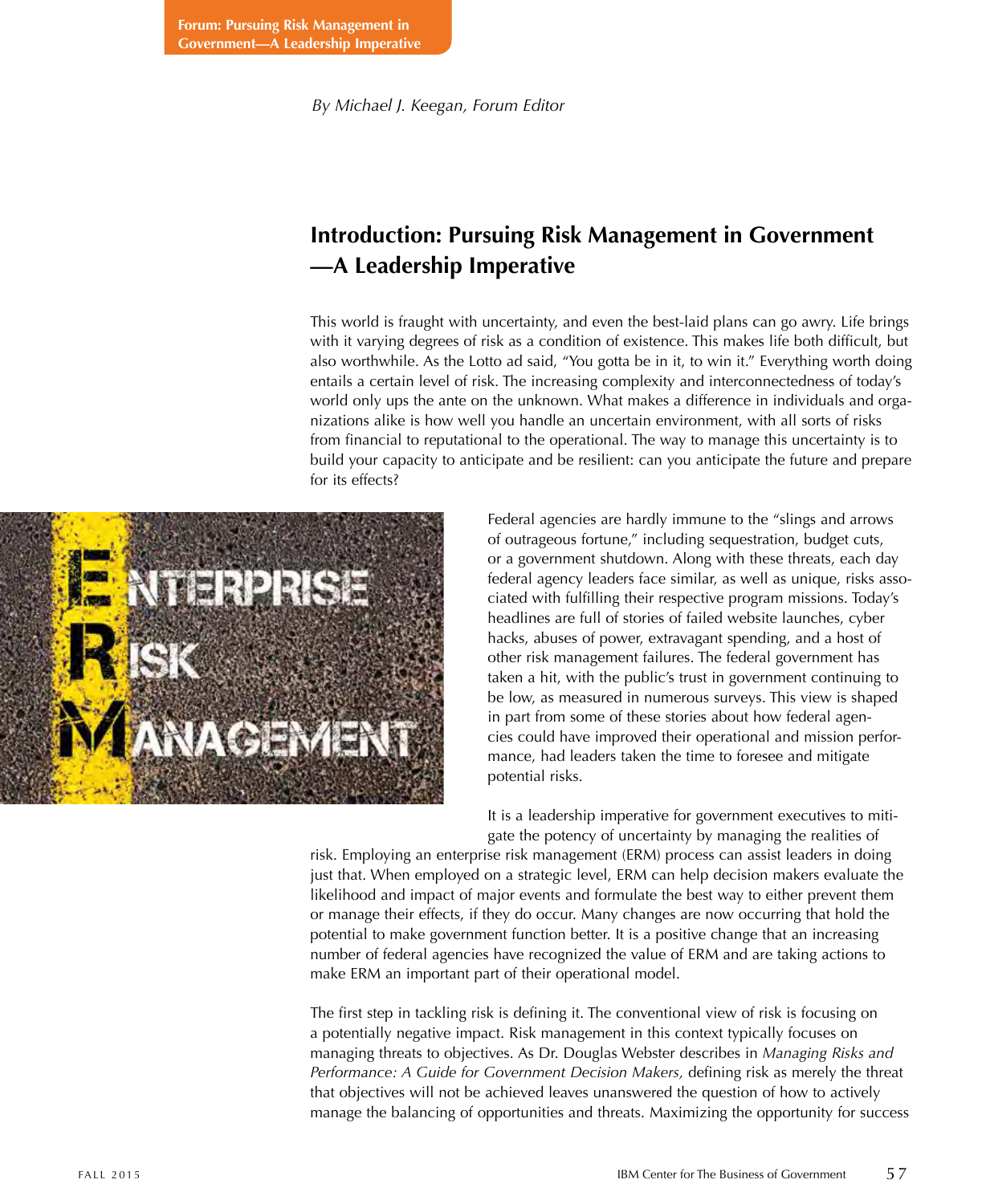requires that threats and opportunities are actively managed together. As government leaders begin to allocate and invest resources and develop strategic plans for their agencies, it is important to consider threats as opportunities. All future events and the achievement of future results—the heart of strategic planning—are uncertain because they have yet to happen. In identifying, analyzing, and mitigating risk, ERM can also be a powerful resource for strategic planning and effective decision making. To that end, government leaders should view risk as "uncertainty that matters." When does risk matter? Webster underscores that it matters when it has a material impact on the achievement of your strategic objectives.

As this publication goes to print, the Office of Management and Budget (OMB) is expected to issue a revised Circular A-123. The updated circular is likely to evolve federal agencies' existing internal control framework to be more value-added and provide for stronger risk financial management to improve mission delivery.

This forum presents government leaders with insights, recommendations, and best practices drawn from two recent IBM Center reports that focus on ERM in government. The first contribution to this forum comes from Douglas Webster and Thomas Stanton's report, *Improving Government Decision Making through Enterprise Risk Management.* Webster and Stanton describe the evolution of federal risk management approaches and several agencies' experiences in adopting ERM. The authors asked current and former federal executives to describe the challenges of adopting an enterprise approach to risk management in their agencies and across the government. They present six challenges facing government leaders, and outline six steps that leaders can take to successfully implement ERM.

The second contribution to this forum is excerpted from *Risk Management for Grants Administration: A Case Study of the Department of Education.* Authors Young Hoon Kwak and Julia Keleher examine the experience of the U.S. Department of Education in implementing risk management initiatives in 2001. Based on their examination of the Department of Education's experience, Young and Keleher present a series of lessons learned and recommendations for other agencies. The authors caution that risk management practices may represent a major change for some agencies and should be accompanied by training and capacity-building programs. They also note that agencies should take advantage of OMB's new risk management requirements as an action-forcing event to improve their risk management capability.

This forum underscores the leadership imperative of taking risk seriously and highlights methods and practices to get out in front of an ever evolving threat environment facing government executives.  $\blacksquare$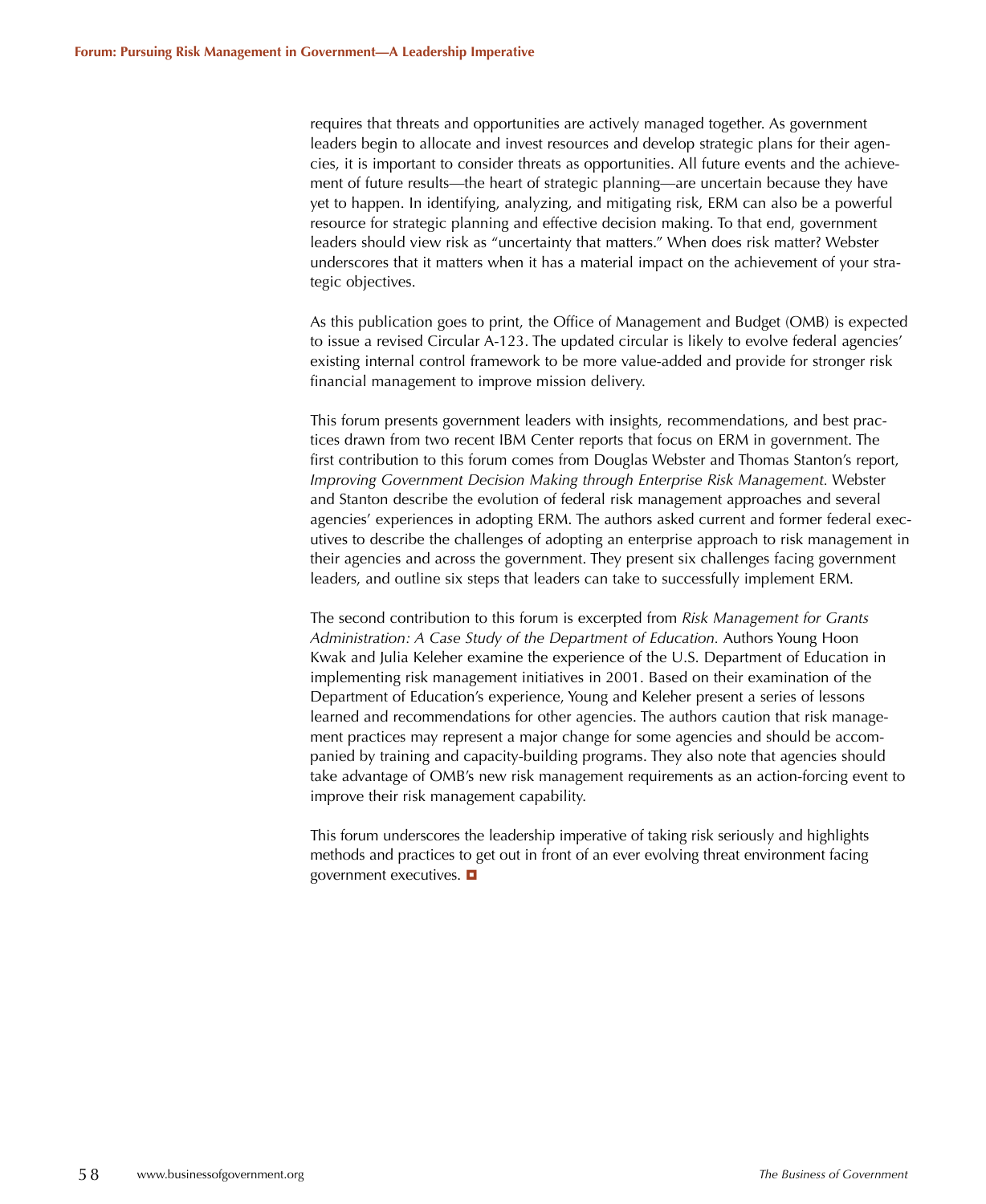*This article is adapted from Douglas Webster and Thomas Stanton's "Improving Government Decision Making through Enterprise Risk Management" (Washington, DC IBM Center for The Business of Government, 2015)*

# Improving Government Decision Making through Enterprise Risk Management

*Edited by Michael J. Keegan*

*The first contribution to this forum is adapted from the IBM Center report,* Improving Government Decision Making through Enterprise Risk Management, *by Douglas Webster and Thomas Stanton. Federal leaders recognize the need to address risks effectively. While historically, the federal government has tended to focus risk management in the financial arena, the Office of Management and Budget has recently launched a major reassessment of the government's approach—encouraging the use of Enterprise Risk Management (ERM). Because policies don't often readily translate into action, Webster and Stanton describe the evolution of federal risk management approaches and several agencies' experiences in adopting Enterprise Risk Management. The authors present six challenges to implementing ERM and outline six steps that organizational leaders can take to make ERM a viable way to address threats and risks to their agency's mission.* 

## **What is Risk?**

There are various definitions of risk. Terry F. Buss, an international scholar of public administration, writes, "Risk is defined as the uncertainty of outcomes arising from events, laws, policies, decisions, and actions. Risk has to be assessed against the combination of the likelihood of something happening, and the impact that arises if it does actually happen." He notes that risk is often viewed in negative terms, such as in connection with disasters, but that risk can also refer to positive actions, such as when introducing innovation. The need for effective risk management in government and the consequences of a failure to adequately address risk—have become increasingly evident. There are many classic examples of inadequate public and private sector risk management in recent decades, such as the Challenger and Columbia Space Shuttle disasters and the Deepwater Horizon oil spill, to say nothing of the public and private failures that led to the financial crisis of 2007–2008.

We have continued to see an ongoing cavalcade of decisions reflecting poor risk management. The front pages of national newspapers routinely report on actions by private



companies, federal leaders, or agencies that do not appear to have considered the risks associated with various decisions and actions. There appears to be a common thread running through these events: a failure to adequately consider risk "up front" and address it as part of an organization's overall management.

Risks come in many different dimensions. The federal government has traditionally focused on managing financial risk, but is now beginning to address risk more comprehensively by incorporating other dimensions. The following presents examples of external and internal risk that organizations face.

## **Why Is There Increased Attention to Risk in the Federal Government?**

Assessing risk has long been a management imperative in the private sector, especially in the financial and insurance industries. The federal government has also paid attention to risk that is inherent in selected functions, such as natural disaster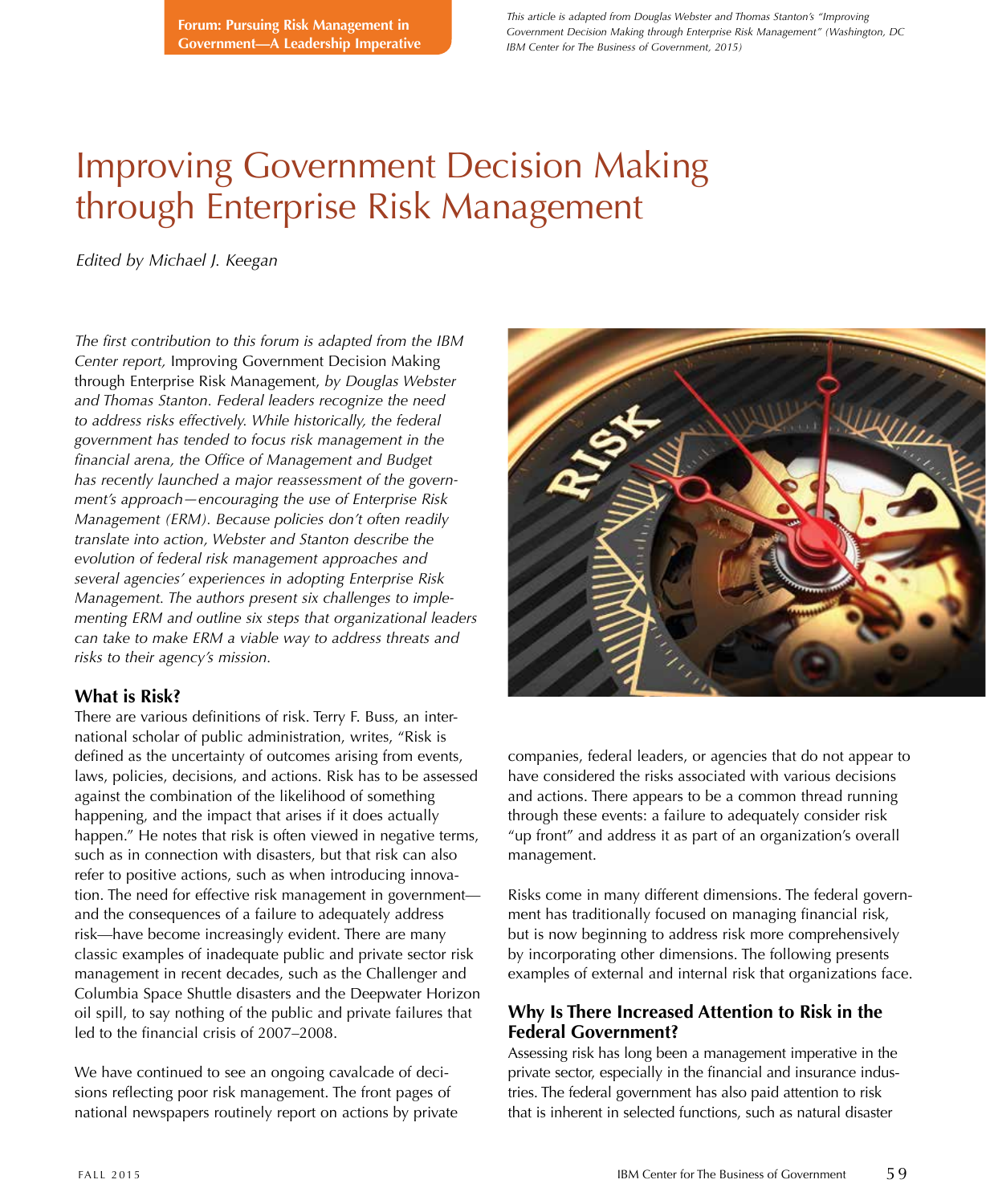response and air traffic control. But in recent years, there has been an organic growth in the amount of attention that is being paid to addressing risk across a spectrum of agencies. There are two sets of factors that account for this increased attention:

- **External Factors.** Environmental factors as diverse as an aging workforce, changing social norms, or increased cybersecurity threats have an impact on federal agencies in multiple ways. Having limited control over external risks, however, does not mean that they should be ignored. Instead, they must be considered as part of evaluating the achievability of future goals and considering alternative approaches to reaching those goals.
- **Internal Factors.** There are many risks internal to an organization over which it often does have significant control. The adequacy of internal processes, for example—such as associated controls, training, appropriate organizational values and culture, and many other factors—are under the direct influence, if not outright control, of the organization.

An important distinction between risks generated externally or internally is the degree of planning and incisive leadership required to appropriately identify and manage risks. The management of risks that occurs as a result of delivering current products and services is not a trivial task. It requires an understanding of the resources and processes involved and an understanding of where the uncertainties lie in the delivery of those products and services. Budget cuts increase the risks confronting an agency. In both the private and public sectors, major risks have materialized when:

- An organization undergoes a serious reduction in budget; and
- Top management, for any of a variety of reasons, seeks to "do more with less" without first undertaking the necessary work of organizational rebalancing.

## **What Is the Value of a Risk Management Focus?**

Effective use of risk management strategies can improve senior leadership decision making by strengthening both the quantity and quality of the information available for decision making and offering the opportunity for the fact-based information flow that can challenge the leadership team's assumptions.

• **Risk Management as a Tool to Strengthen Decision Making.** Risk management plays an important role in a decision-making process. By institutionalizing the

## **Examples of Types of External and Internal Risks Organizations Face**

#### **Hazard risks,** such as:

- Liability suits (e.g., operational, products, environmental)
- Fire and other property damage
- Theft and other crime

#### **Financial risks,** such as:

- Price (e.g., interest rate, commodity)
- Liquidity (e.g., cash flow, opportunity costs)
- Credit (e.g., default by borrowers)

#### **Operational risks,** such as:

- Customer service
- Succession planning
- Cybersecurity

#### **Strategic risks,** such as:

- Demographic and social/cultural trends
- Technology innovations
- Political trends

#### **Reputational risks,** such as:

- Procedural and policy mistakes by staff
- Perceptions of misuse of government resources
- Fraud or contract mismanagement

*Source: Adapted from Brian Barnier, "Creating and Keeping Your Options Open — It's Fundamental," Chapter 5 in* Managing Risk and Performance: A Guide for Government Decision Makers*, by Thomas H. Stanton and Douglas W. Webster, eds. Hoboken, NJ: John Wiley & Sons, Inc., 2014, p. 123.*

presentation of information about "downside risks" associated with a decision, an executive, such as a risk officer, can facilitate the presentation of important information to help inform the decision-making process.

• **Risk Management as a Tool for Improving Information Flow.** The quality of organizational decision making improves because effective risk management creates an institutionalized process for encouraging the flow of information across the organization and up the hierarchy to the relevant decision makers. Once information is available, a leader needs to exercise judgment and make decisions about whether and how to proceed.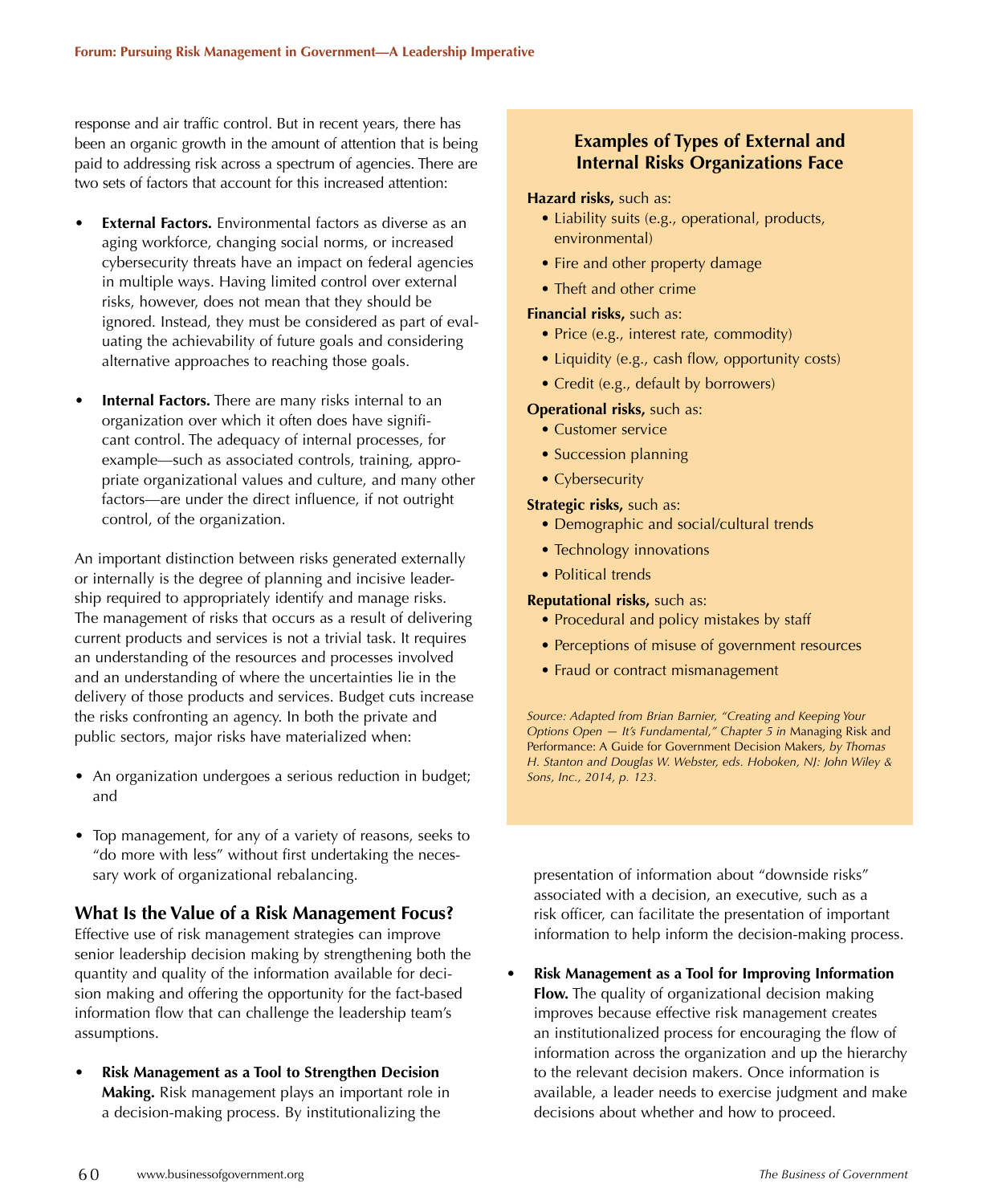## **OMB's Attributes of Effective Risk Management**

In its Circular A-11, *Preparation, Submission and Execution of the Budget,* the Office of Management and Budget (OMB) lists the attributes of effective risk management.

Effective risk management:

- Creates and protects value
- Is an integral part of all organizational processes
- Is part of decision making
- Explicitly addresses uncertainty
- Is systematic, structured, and timely
- Is based on the best available information
- Is tailored and responsive to the evolving risk profile of the agency
- Takes human and cultural factors into account
- Is transparent and inclusive
- Is dynamic, iterative, and responsive to change
- Facilitates continual improvement of the organization

*Source: OMB Circular A-11,* Preparation, Submission and Execution of the Budget, *Section 270.24, "Performance and Strategic Reviews," August 2014.*

### **Evolution of Enterprise Risk Management in the Federal Government**

Risk has been managed within relatively narrow domains. These domains may be functional in nature, such as risks associated with responsibilities of the chief financial officer, chief information officer, or other functional areas. Risks are also addressed within programmatic domains, such as within an agency's or bureau's particular programs or projects.

All programs, functions, and other organizational elements have objectives related to their roles in the organization. They also have risks in achieving those objectives. Understanding and managing these risks typically requires specialized knowledge and experience relevant to the objectives sought and the risks encountered. Avoiding the risks of a failed financial audit, for example, requires individuals with the proper training and background to understand finances, Generally Accepted Accounting Principles (GAAP), and internal controls, as well as possess other skills needed to ensure a well-functioning financial system.

#### **Limitations of the Traditional Approach**

No matter the degree of sophistication in managing functional risks, shortcomings can easily remain when risks are managed in one functional or programmatic area, independent of risks in other areas. These shortcomings can present themselves in a number of ways:

- Gaps in the identification, assessment, and treatment of risks between functions, programs, or organizational subdivisions.
- Inefficiencies due to overlaps in the treatment of shared risk.
- Inconsistencies in the treatment of risks by various functions due to dissimilar risk appetites and approaches to risk management.
- Lack of strategic alignment.
- Reduced return on investment in the application of limited resources to the delivery of a portfolio of products and services.

## **What is Enterprise Risk Management?**

As organizations become more experienced in the application of risk management, the shortcomings of the traditional siloed approach to managing risks within functional and programmatic sectors have become more obvious. This has led to slow but ongoing progress toward implementing the principles of Enterprise Risk Management (ERM). One of the earliest formal definitions of ERM was introduced by the Casualty Actuarial Society (CAS). In a report by its Advisory Committee on Enterprise Risk Management, the CAS in 2001 defined ERM as follows:

ERM is the process by which organizations in all industries assess, control, exploit, finance, and monitor risks from all sources for the purpose of increasing the organization's short- and long-term value to its stakeholders.

More recently, AFERM defined ERM as:

… a discipline that addresses the full spectrum of an organization's risks, including challenges and opportunities, and integrates them into an enterprise-wide, strategically aligned portfolio view. ERM contributes to improved decision making and supports the achievement of an organization's mission, goals, and objectives.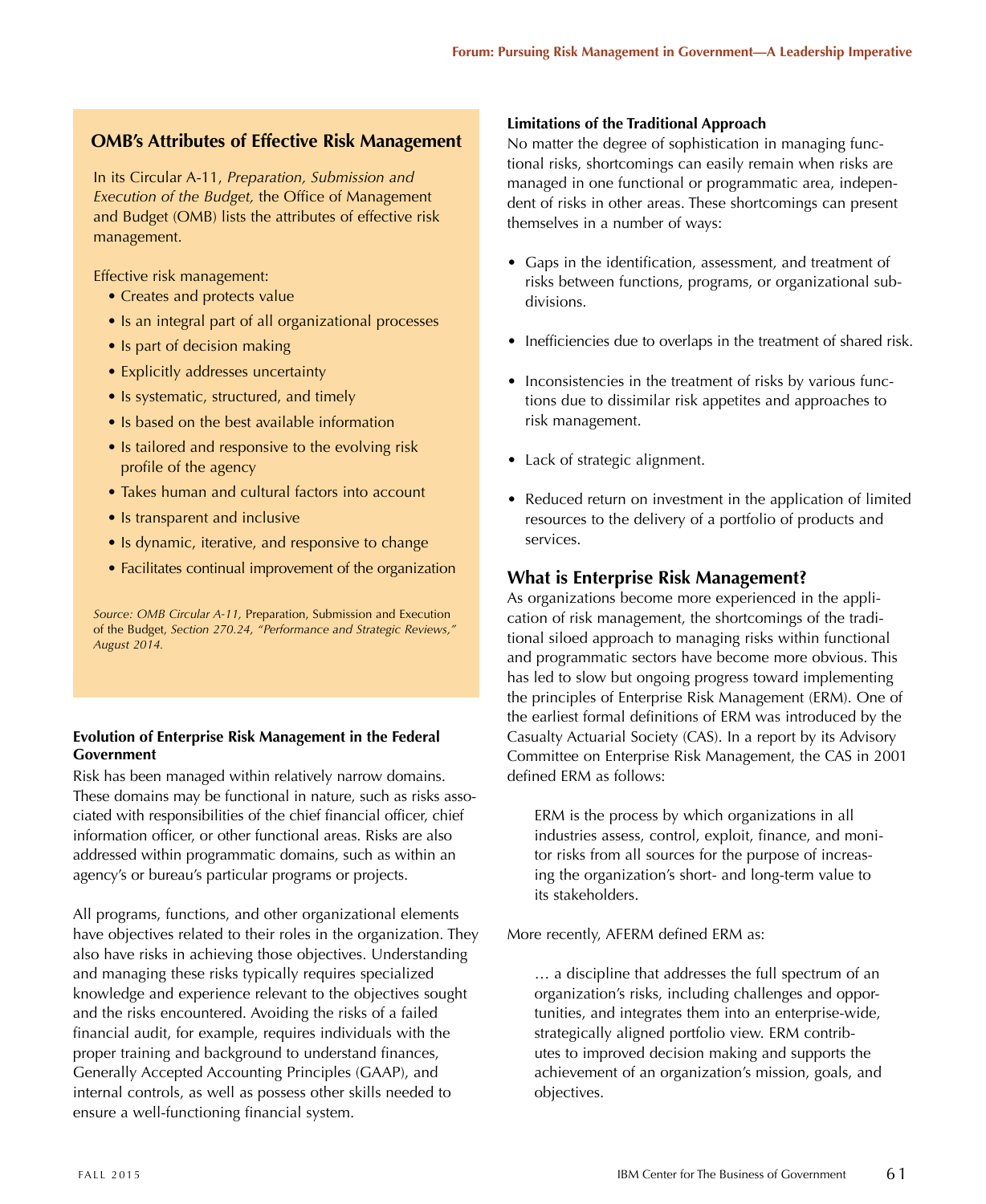These definitions are instructive, in part because they point out that ERM is more than simply "good" risk management as traditionally practiced in silos. The AFERM definition references "the full spectrum of an organization's risks," while the CAS definition cites risks "from all sources." These definitions inherently require a top-down, strategically driven approach to risk identification. The problem of "white space" means that such a comprehensive view of risk will not emerge simply from a bottom-up aggregation of risks identified within functional and programmatic silos. The need to incorporate risk management into the strategic planning process is an inherent part of any meaningful ERM program, and again, this requires a comprehensive view of major risks to the agency and its programs.

While the concepts of ERM outlined above have been maturing in the private sector for the past two decades, their introduction into the public sector is more recent. What is believed to have been the first enterprise-wide implementation of ERM in the federal government can be found at the Office of Federal Student Aid (FSA) in the Department of Education. In 2008, Doug Webster, a co-author of this report, was serving as the chief financial officer (CFO) of the U.S. Department of Labor. With a strong belief in the value of ERM, he reached out to other federal executives who shared that interest. Early in 2008, this informal group established itself as the Federal ERM Steering Group and joined with George Mason University to convene the first Federal ERM Summit. In 2011, the Federal ERM Steering Group was formally incorporated as the aforementioned Association for Federal Enterprise Risk Management (AFERM).

As the authors of this report have sought to explain in describing ERM, there is a need for a central office or



function generating centralized risk management policy, establishing cross-functional risk management processes, facilitating collaborative risk management discussions, and prioritizing risks. An additional effort aimed at helping inform the federal community about ERM principles and practices was the publication of the book *Managing Risk and Performance: A Guide for Government Decision Makers* (Wiley, 2014), co-edited by the authors of this report.

Despite the initially slow progress and misunderstanding of the term ERM, concrete progress is now demonstrably underway. In the book just referenced, one of the 10 recommendations offered to the federal government was to "incorporate ERM explicitly into Circular A-11 and OMB reviews of agencies." On July 25, 2014, OMB released an update to Circular A-11 (its annual guidance to agencies on the preparation of their budget submissions) that recognized ERM as an important practice for managing agency risk.

#### **OMB Efforts to Encourage an Enterprise Risk Management Approach**

OMB's current interest in ERM has evolved over time, but became more evident early in 2013. OMB began working with the GAO to provide input on an update to Standards for Internal Control in the Federal Government ("The Green Book"), and to consider how evolution of the Green Book might influence internal controls policy reflected in OMB Circular A-123, *Management's Responsibility for Internal Control.* The next version of A-123 is thus expected to broaden the role of A-123 beyond internal controls to include other aspects of risk management.

In October 2014, David Mader, then-OMB controller, stated in a panel discussion, "We have begun talking about how do we think about risk more broadly than just financial risk? I think when you look at [Circulars] A-11 and A-123, those were all borne out of the CFO Act. So everyone is narrowly focused on 'well, it's about financial risk and it's about internal controls.' What we are doing now is stepping back and thinking, isn't there really a way to take the lessons learned and what we've accomplished with A-11 and A-123 and broaden that perspective across the entire organization, particularly around mission programs?" Mader went on to state that OMB believes that there needs to be an enterprise risk protocol across government, and that OMB would provide that guidance late in 2015.

## **Challenges to ERM Implementation: Insights from Federal Executives**

ERM poses basic challenges that must be addressed before it can become ingrained in an agency's processes and culture.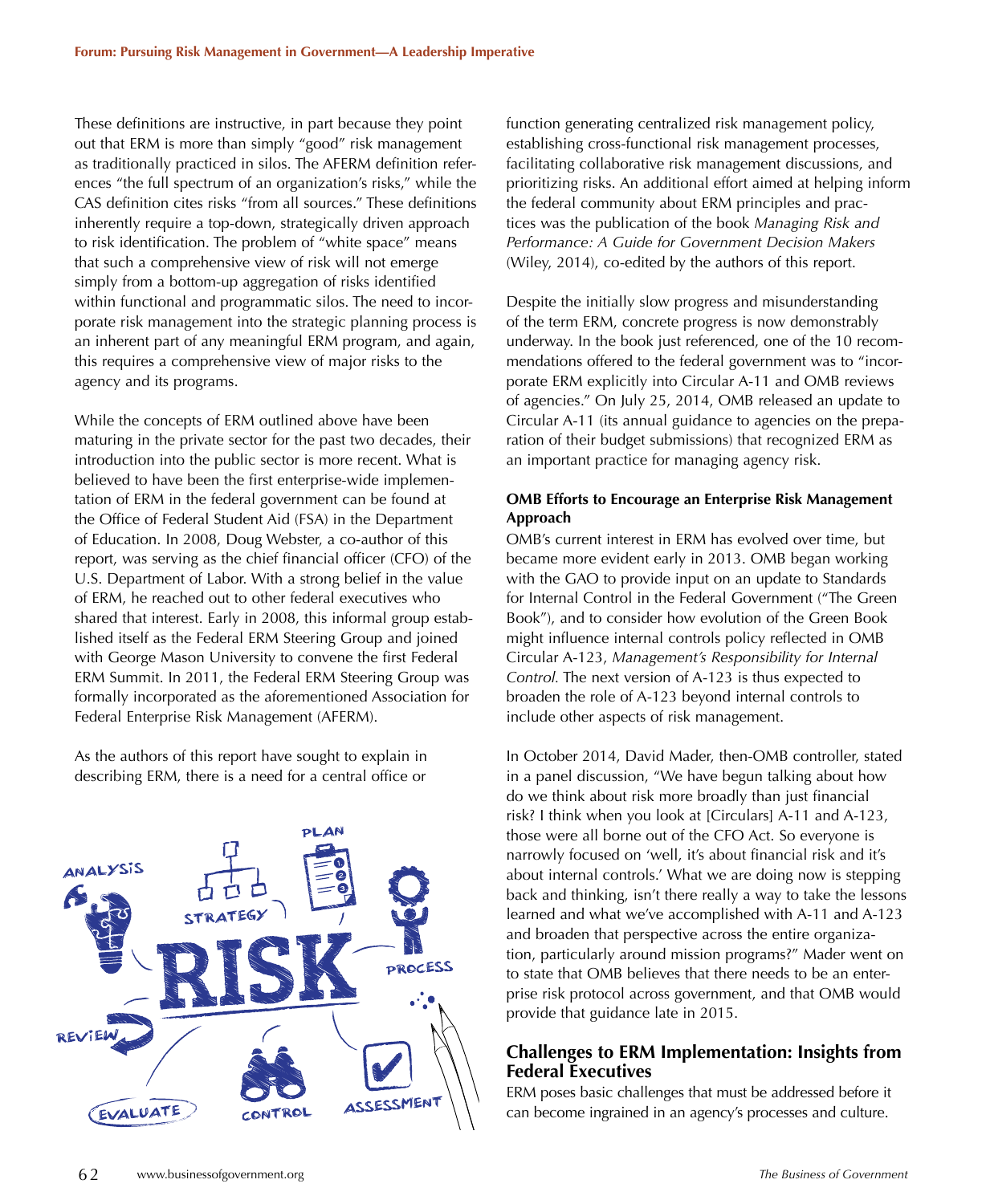Our interviewees identified six challenges that need to be overcome in the implementation of ERM. Four of these challenges relate to the distribution of power within the organization and two relate to conceptual issues and basic understanding of ERM. For a fuller description of these challenges, please download the complete report at businessofgovernment.org.

#### **Challenges relating to the distribution of power in an agency:**

- 1. Sustaining support from the top
- 2. Addressing power concentrated in silos
- 3. Overcoming a culture of caution
- 4. Reconciling roles of the risk function with those of the inspector general or auditor

#### **Challenges relating to basic understanding of ERM and its value:**

- 5. Educating agency staff about ERM
- 6. Demonstrating the value of ERM

## **Six Steps to Successful Implementation of Enterprise Risk Management in the Federal Government**

Based on research for this report, the authors believe that progress is being made to infuse federal agencies with more effective risk management, but as noted in the previous section, challenges remain. Perhaps the greatest danger for an agency or other organization is that risk management becomes a largely empty gesture of compliance with a set of documented actions, rather than a meaningful process that adds value to decisions. In simplest terms, there are six key steps that need to be taken to implement risk management in a government agency.

#### **Step One: Establish a Risk Governance Framework**

The first step is to define key players' roles and responsibilities. This needs to be done both government-wide and within each agency. Many different organizations are now involved to some extent in risk management in government.

- OMB should continue to encourage agencies to create cultures and processes that support ERM and inform budget examiners of the principles of ERM so that, in annual budget reviews, they ask agencies to identify major risks and explain how these are being addressed.
- GAO should regularly review best practices in risk management, and ERM in particular, in federal departments.



They should also analyze the risk practices of particular agencies and assess the extent to which agencies are accruing vulnerabilities that their risk management processes have failed to identify and address.

- Organization heads and chief operating officers should create an organization-wide operating committee to regularly identify major risks that could impede achievement of the agency's mission and objectives, prioritize these risks, and help to devise treatment plans to deal with the highest priority risks. They should encourage a culture of communication in the agency; establish a formal risk function; and enhance their budget processes so that they consider resources, targeted performance, and risk in an integrated manner.
- Inspectors general and other officials with oversight and audit responsibilities should meet with the agency's risk managers and determine how best to ensure that the effectiveness of the risk function can be evaluated without chilling the necessary flow of risk-related information to the agency-wide operating committee.

#### **Step Two: Create Conditions for Risk Management to Be Effective**

Whether an agency adopts ERM or merely focuses on specific types of functional risk, the agency head must work to ensure that information flows up and down the hierarchy so that risk-related information can flow to decision makers. To ensure information flows across the agency—and, indeed, to better manage the agency in general—the agency head should seek to assemble into a management team the heads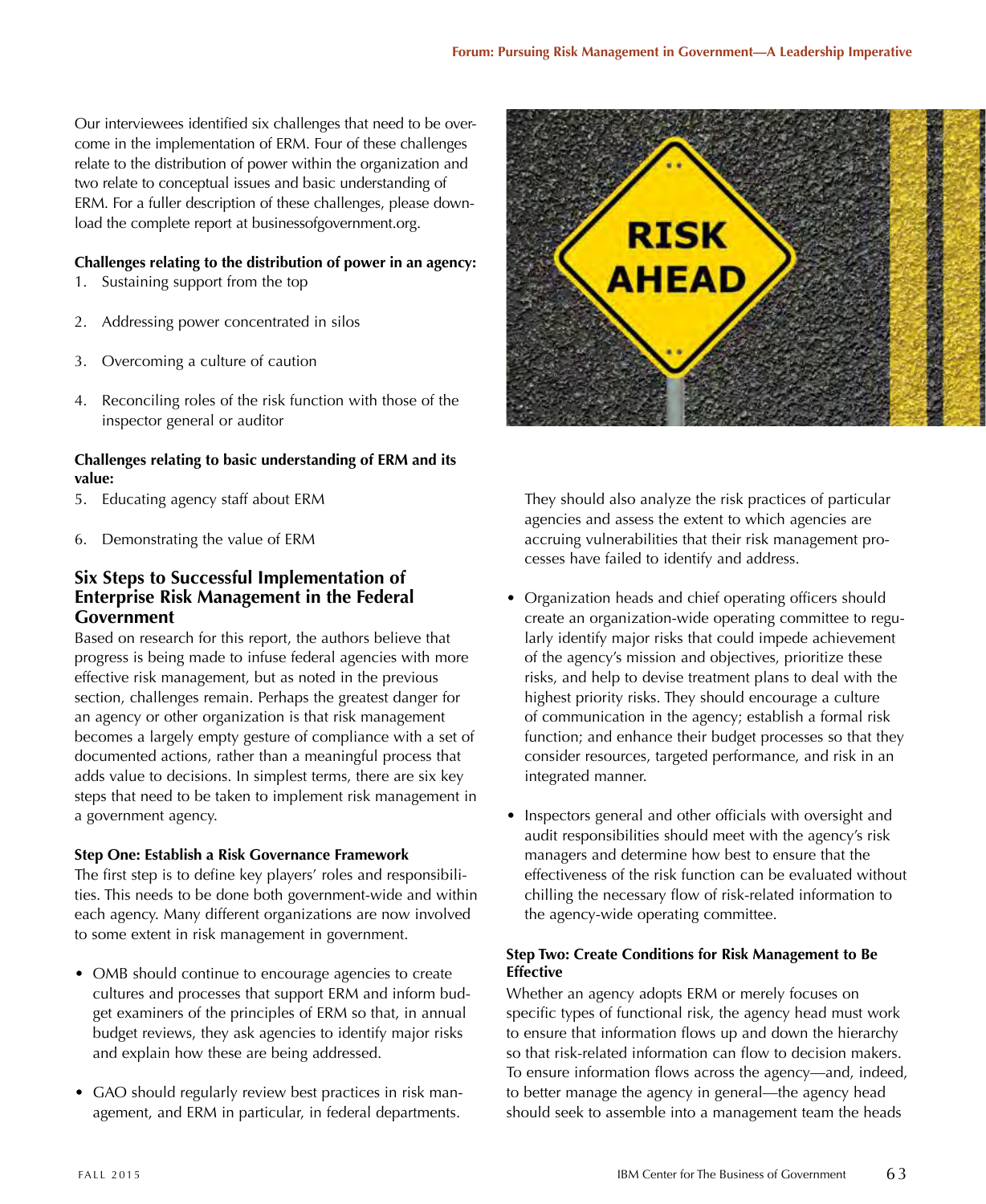of major units. It is also important to staff the risk function with the right people and tools. In the end, the quality of risk officers and their access to information are more important than the size of the office and its budget.

#### **Step Three: Integrate Risk Management into Organizational Decision Processes**

To be effective, risk management must actually inform organizational decisions. Integrating risk information into the budgeting and performance management processes allows the agency to allocate limited managerial and funding resources to remediate major risks that might otherwise prevent the agency from accomplishing its mission. Integrating risk management with strategic planning allows decision makers to integrate information about major risks into the agency's planning for achieving goals and objectives. The agency head can also ensure that the risk function is represented at the table at major specialized committees that the agency may establish according to its mission and structure.

#### **Step Four: Protect the Risk Function**

It is essential for the organizational head to protect the risk function, especially with respect to major players whose fiefdoms may expose the agency to serious risk. This was a pattern that distinguished firms that successfully navigated the financial crisis from those that went out of business or otherwise failed.

#### **Step Five: Build Risk Awareness into the Agency's Culture**

The organization head has the ability and opportunity, as the saying goes, to "set the tone at the top." This includes establishing a culture in which feedback is heard and respectfully considered. Building cooperation and collaboration into individual performance standards is a good way to encourage



staff, and especially senior officials, to accept and listen to feedback about risks. Encouraging constructive dialogue between unit heads and the risk function is another important step. The agency head will need to continue to nurture risk awareness as a cultural value so that it remains integral to the way people in the agency carry out their activities.

#### **Step Six: Manage Organizational Change**

Moving from traditional risk management conducted in functional and programmatic silos to truly collaborative ERM requires significant organizational change management. A complete set of policies and procedures reflecting best practices in ERM will be of little value if those called upon to execute the policies and procedures resist the required behavioral changes. An organization's culture must support ERM, if it is to be effective.  $\blacksquare$ 

#### **TO LEARN MORE**

**Improving Government Decision Making through Enterprise Risk Management** by Douglas Webster and Thomas Stanton. The report can be obtained:

- In .pdf (Acrobat) format at the Center website, www.businessofgovernment.org
- By e-mailing the Center at businessofgovernment@us.ibm.com
- By calling the Center at (202) 551-9342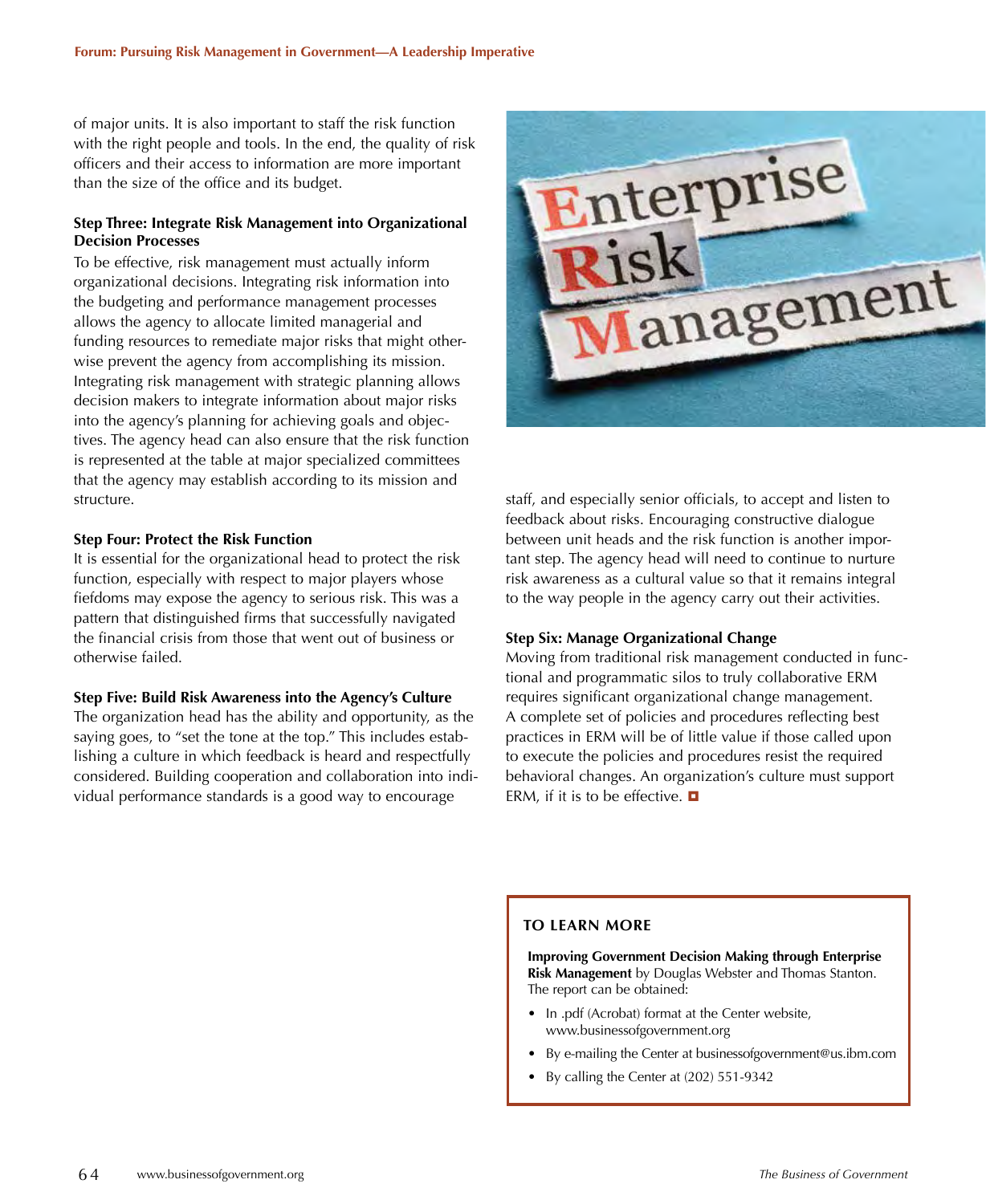*This article is adapted from Young Hoon Kwak and Julia B. Keleher's "Risk Management for Grants Administration: A Case Study of the Department of Education" (Washington, DC IBM Center for The Business of Government, 2015)*

## Risk Management for Grants Administration: A Case Study of the Department of Education

*Edited by Michael J. Keegan*

*The previous contribution to this forum introduced the concept of enterprise risk management, described the evolution of federal risk management approaches, and outlined six steps that government executives can take to realize the benefits of pursuing ERM within their departments. The final contribution to this forum offers a case study and is adapted from the IBM Center report,* Risk Management for Grants Administration: A Case Study of the Department of Education, *by Young Hoon Kwak and Julia B. Keleher. The authors examine the experience of the U.S. Department of Education in implementing risk management initiatives and creating its Risk Management Service. Drawn from Education's experience, Young and Keleher present a series of lessons learned and recommendations for other agencies. A major lesson is that the use of an automated, data-driven risk assessment tool enabled the department to apply uniform and consistent risk assessment procedures and make better use of audit data. The authors also learned that effective risk management is an iterative process that requires thoughtful use of existing data sources and consistent efforts to incorporate new ones.*

## **Introduction**

#### **The Department of Education**

The Department of Education's (ED) mission is to promote student achievement and prepare them for global competitiveness by fostering educational excellence and ensuring equal access to education. In order to realize its mission, ED offers grants to individuals, institutions of higher education, local education, nonprofits, state education agencies, and other organizations. Thirty-three years after its creation, ED dedicated its \$68 billion budget in 2013 to:

- establish policies on federal financial aid for education and on the monitoring of those funds;
- make grants to states, school districts, and other organizations that provide education and related services;



- collect data on America's schools and disseminating research;
- focus national attention on key educational issues; and
- prohibit discrimination and ensuring equal access to education.

ED has outlined six goals in its 2014–2018 strategic plan. The first three goals focus on specific education program areas. The remaining three goals address the crosscutting efforts within ED. Risk management falls within the scope of the last crosscutting goal, which is to improve ED's organizational capacities to implement its strategic plan. Within this goal, ED has defined the strategic objective of improving the department's program efficacy through comprehensive risk management, and grant and contract monitoring.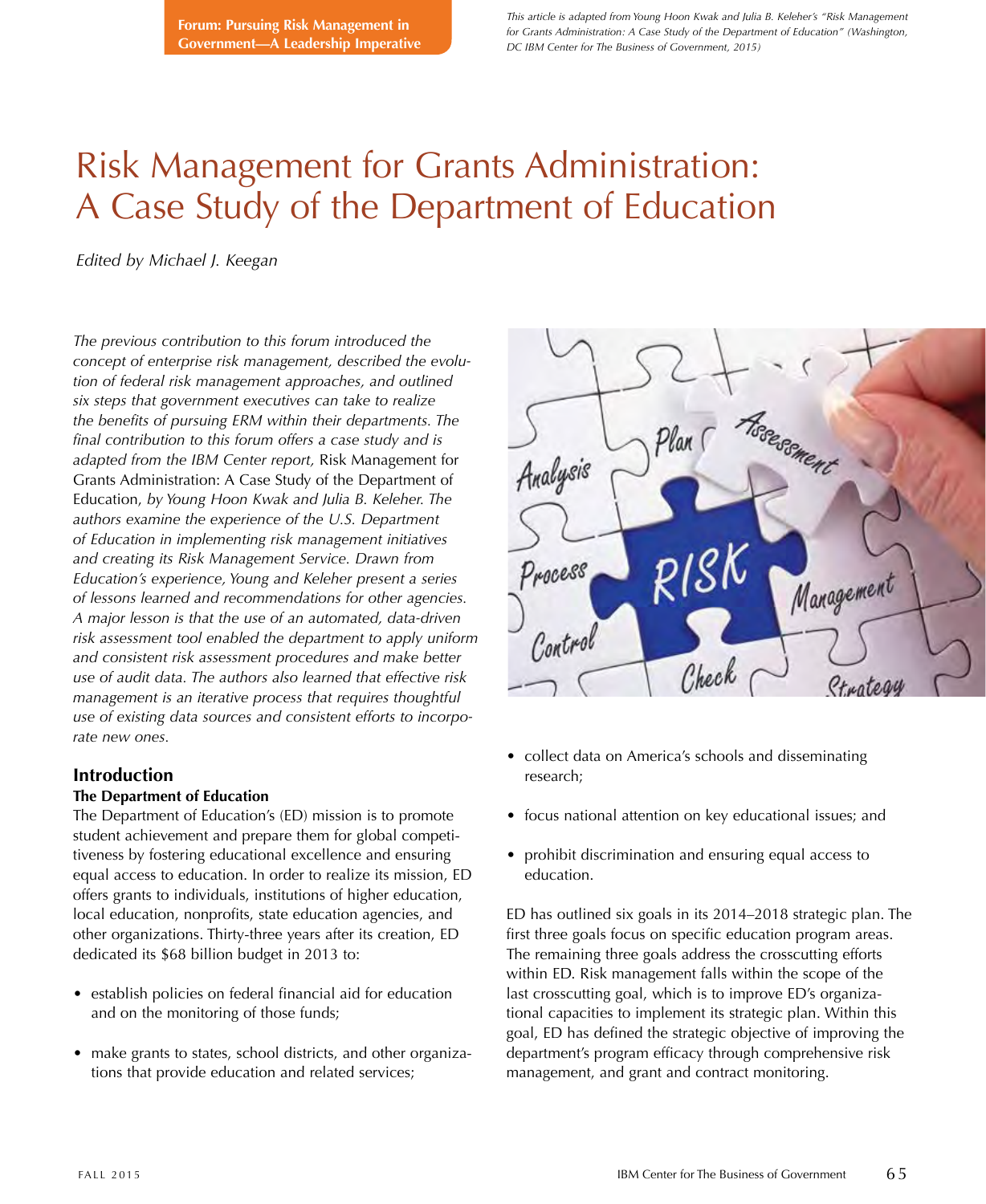#### **Federal Grant Making**

The federal government's discretionary grant programs are designed to enable agencies to accomplish their strategic performance goals and objectives. Federal agencies need to make effective use of grants management best practices and internal controls to ensure effective administration of these grant programs. In addition, agencies must maintain necessary policies and procedures to ensure compliance with applicable laws, regulations, and published priorities.

Federal agencies award discretionary grants through a competitive process. The government and the public expect the process of competing for federal grants to be fair, objective, efficient, and transparent. In addition, the process should be executed consistently across all grantees. Despite these expectations, a 2012 Government Accountability Office (GAO) study found that, when internal controls in grants management and oversight are weak, federal grantmaking agencies face challenges in achieving program goals and ensuring the proper and effective use of federal funds. This finding suggests that efforts to examine the discretionary grant-making process and identify opportunities for improvement would be beneficial to grant-making agencies.

## **Department of Education's Approach to Risk Management**

The Risk Management Service (RMS), which is housed within the Office of the Deputy Secretary within ED, is responsible for ensuring that the agency provides effective oversight of its discretionary grants. To this end, RMS develops and coordinates an agency-wide risk management strategy, which focuses on:

- ensuring high-quality management of ED's formula and discretionary grants;
- developing risk analysis tools and creating and codifying risk mitigation strategies; and
- providing training to increase the agency's internal capacity to engage in risk management.

Effective implementation of these strategies should enable grant-making program offices to administer grants in ways that bring about the realization of the intended education goals. In addition, these strategies promote prudent stewardship of public dollars.

For more than 25 years, ED has recognized the importance of assessing grantee risk. The Education Department General Administrative Regulations (EDGAR) establish how ED assesses and responds to risk. According to EDGAR, risk conditions are present if a grantee demonstrates:

- a history of poor performance or poor business practices,
- financial instability, and/or
- lack of a management system that meets the required financial management standards (EDGAR §§ 74.14 and 80.12).

ED incorporated the EDGAR risk assessment requirements into its Discretionary Grants Handbook (DGH). The DGH requires program officers to ensure before awarding federal funds that grant recipients are competent, responsible, and committed to achieving grant objectives. The DGH also establishes the requirement that program officers examine grantee audits before issuing a grant award.

#### **Risk Management Across the Grant Life Cycle**

The foregoing description of risk management at ED has focused on risk assessments that are conducted prior to making a grant award. However, it should be noted that a risk designation can be made before or after a grant award has been made.

There are four phases in a grant's life cycle:

- **Pre-award:** The pre-award process involves reviewing submitted grant applications, making funding decisions, and preparing the grant award notice.
- Award: The award process involves creating the legal documentation required to make the grant award and notifying the grantee of the terms and conditions of the funding.
- **Post-award:** The post-award process begins after the grant has been awarded. This phase requires program officers to conduct various administrative, financial, and programmatic oversight activities.
- **Closeout:** The closeout process requires the grantee to report on the fiscal, programmatic, and other grantsrelated activities it has completed. During this phase, the program officers conduct activities to ensure that the grantee has complied with all other federal guidelines.

ED's approach to risk management across a grant's life cycle is presented in Figure 1. The strategy of formalizing the risk management practices in each aspect of the grant life cycle is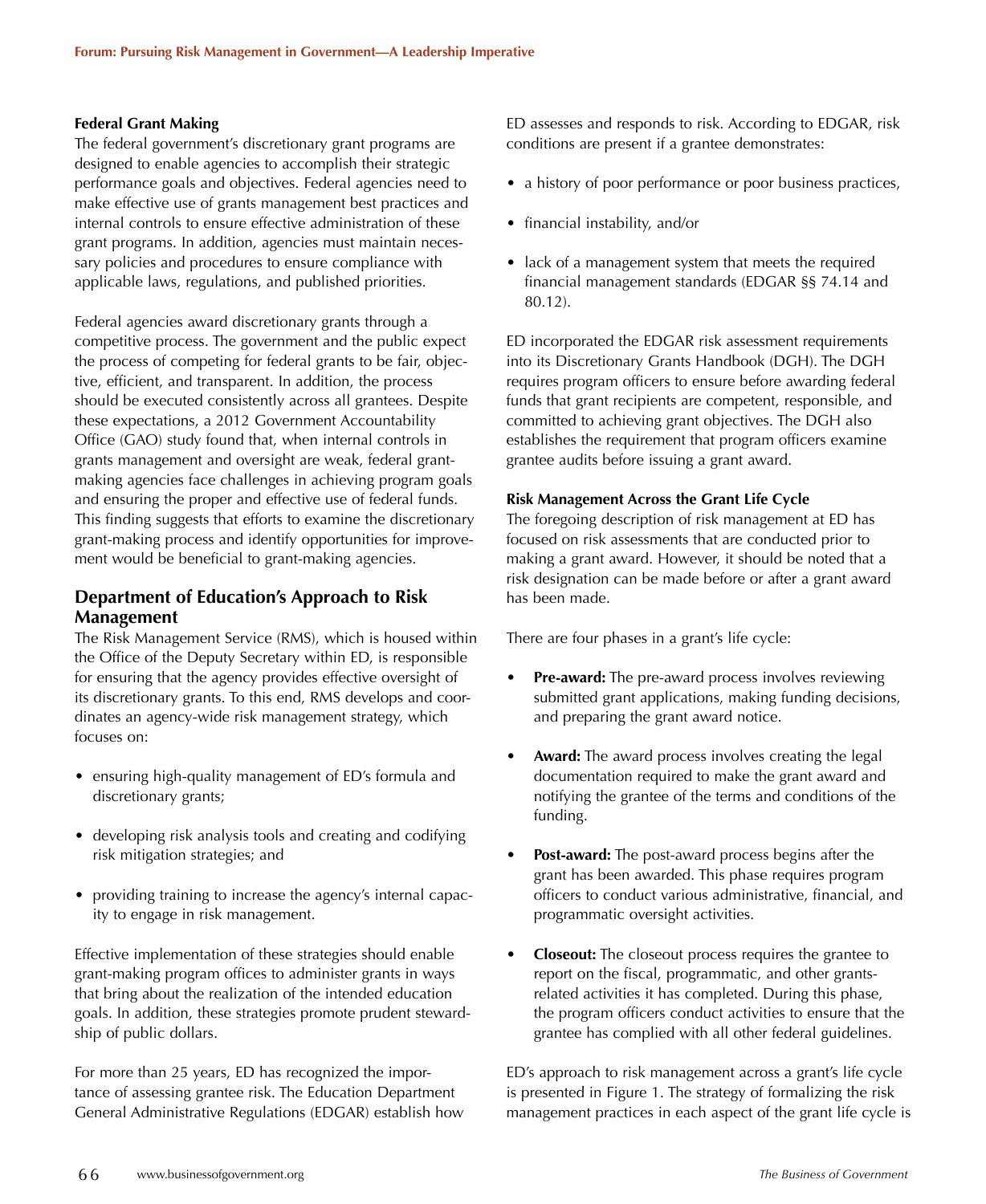

**Figure 1: Risk-Based Grant Oversight at Department of Education**

a recent development at ED. As such, the work to institutionalize this framework is ongoing and is considered a work in progress. Figure 1 is intended to clarify the risk management activities that should take place during the grant life cycle.

Figure 2 illustrates the application of ED's risk management practices for one grant program. The risk management practices are similar across most grant programs within ED.

#### **Creating New Risk Assessment Policies**

In 2010, ED created an official policy requiring program offices to conduct more extensive pre-award risk assessments. This internal policy established an agency-wide requirement for program offices to assess an entity's risk by reviewing, at a minimum, prior and/or current financial and performance information. There were three driving forces behind the creation of this new policy. First, ED's risk policy affirmed the Obama Administration's commitment to ensuring effective stewardship of federal funds. Second, the creation of a policy requirement for risk assessment helped to clarify the role and importance of the RMS at ED. Third, the new risk policy provided a context for program offices to understand the relevance of the newly available risk

assessment tools (called the Entity Risk Review (ERR), which is discussed in the next section). The 2014 version of ED's risk policy states that data in the Entity Risk Reviews are intended solely to provide information about applicants and/ or grantees of awards funded by ED and, when used with other relevant information, to identify potential areas of risk. These reports are not intended to be the sole determinants of grantee risk; if a program officer identifies a potential risk, the officer must clarify how the risk will be mitigated.

#### **Alignment Between Risk Management at ED and the New OMB Requirements**

In comparing OMB's *Uniform Administrative Requirements* and ED's EDGAR and the Discretionary Grants Handbook, one finds a high degree of consistency and overlap. Both agencies' policies require an examination of a grantee's financial stability and internal management capacity and a review of audit data and historical performance. Finally, both agencies encourage the use of multiple data sources when assessing risk. One notable difference between the two agencies' policies is that only OMB has formalized risk criteria that take into consideration the unique aspects and characteristics of a grant program.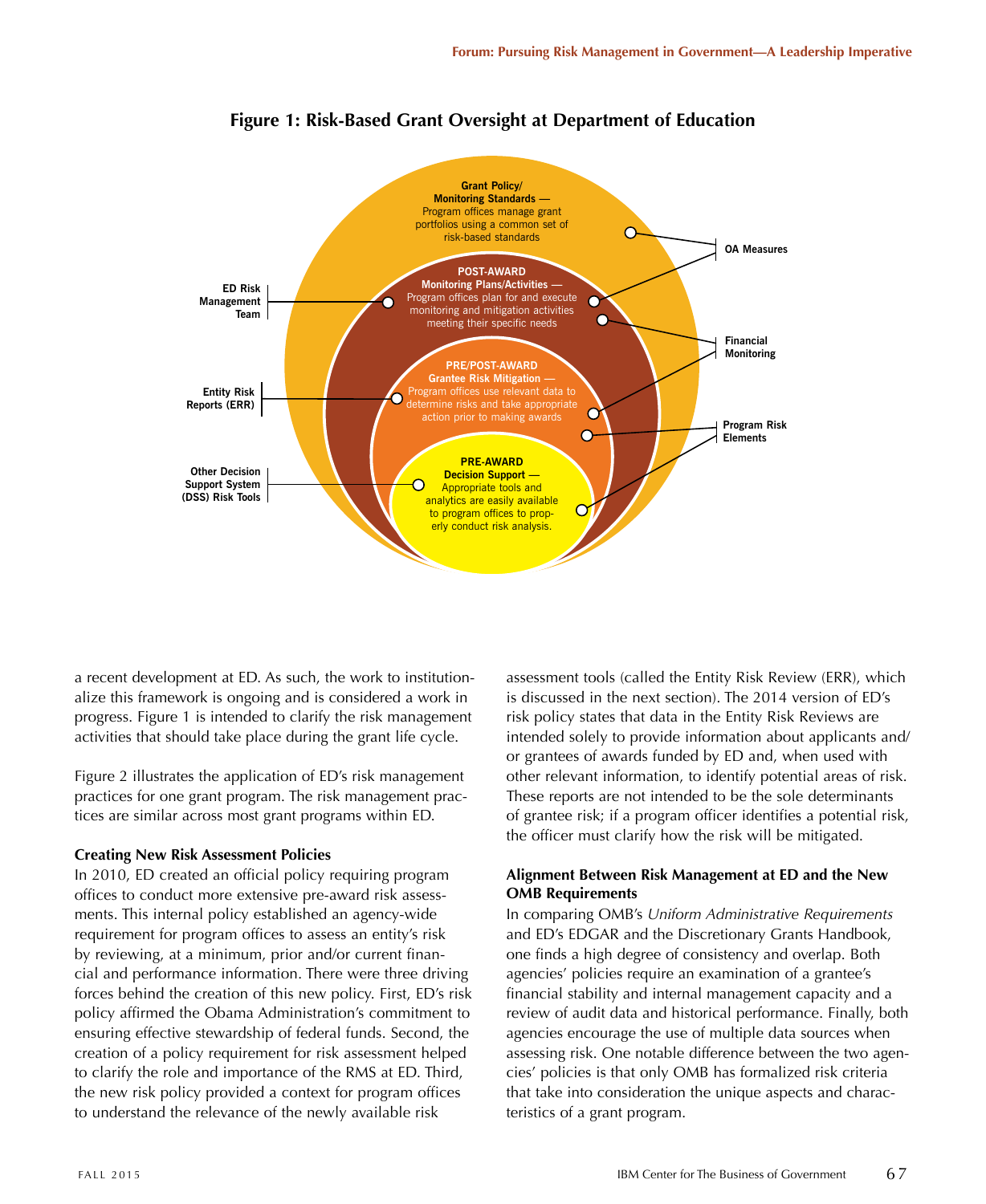



It took RMS several years to develop an agency-wide capacity to engage in grant risk management. The next section explains how RMS began the process of formalizing its approach to grant risk management and of disseminating these practices across the agency before creating new risk assessment policies and procedures.

## **Operationalizing Risk Management at the Department of Education**

The size and scope of risk management efforts has changed and expanded greatly since 2001. Figure 3 shows how the organizational structure and scope of work of the RMS has expanded over the past decade. In 2001, RMS had five employees, all of whom focused on management practice. Today, RMS has 25 members and three distinct teams: Management Improvement, Policy, and Program Monitoring. These three teams provide critical support to the grantmaking process and enable the department to effectively administer its grants.

## **The Need to Improve the Effectiveness of Risk Designation**

RMS identified several limitations to ED's approach to making risk designations using EDGAR and the Discretionary Grants Handbook criteria. The first limitation was the fact that this assessment and decision-making process was decentralized and nonstandardized. As a result, different program officers in different offices could review the same data and information on a grantee and make different determinations of risk. The second limitation was that program officers felt that the EDGAR criteria were not useful for programmatic risk determinations, because they only assessed serious failures of internal administrative systems, rather than programmatic capacity to implement a federal education program. The third limitation was that EDGAR and the DGH criteria did not establish clear performance thresholds to determine "poor performance" or "financial instability." These three limitations, when taken together, result in the creation of a risk assessment system that is largely subjective.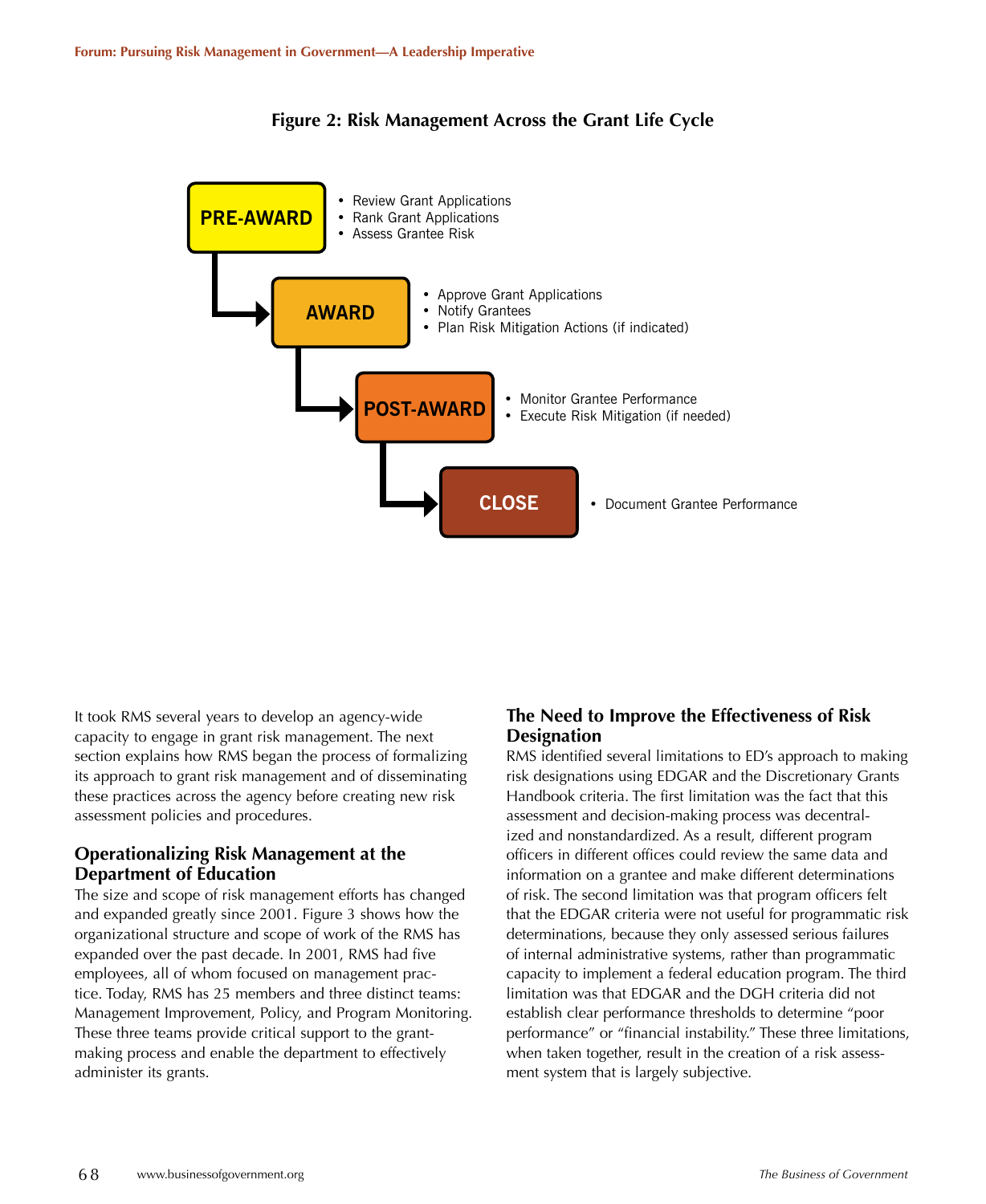

## **Figure 3: Evolution of RMS's Internal Organization**

As a result, RMS sought to provide program officers with access to new types of data and information related to grantees' capacity to administer education programs. It also began to explore new ways of identifying other factors that inform assessments of grantees' future capacity to implement federal grants. These changes in approach marked the initial shift away from using risk management to respond to observed performance issues. The agency as a whole was beginning to search for a more proactive approach to avoiding or minimizing risk and increasing the likelihood of grantee success.

## **Creating New Risk Management Tools State Score Cards**

RMS's initial effort to standardize the collection and review of data to inform risk assessments was the creation of a state profile. To create the state profile, RMS staff had to sort through a variety of paper reports and collect individual data on states that received funding from ED. Once collected, this information was matched to fiscal data extracted from ED's grants management system. The determination of risk

in a state profile was based on professional judgment about the significance of performance reported for each indicator. A formula was used to combine the assessment of programmatic, management, and fiscal indicators and create a risk assessment result. The risk assessment results were colorcoded: red indicated high risk, yellow indicated moderate risk, and green indicated low risk.

#### **Entity Risk Review**

RMS began working on developing an automated method for extracting data from various systems to create these standardized reports. By late 2009, RMS had created a viable prototype of the new automated risk assessment tool, the Entity Risk Review (ERR). The ERR consolidated the disparate data sources into one report and included data from Dun & Bradstreet (DUNS), ED's internal G5, and FAC. Data elements within each of the three categories (administrative, financial, and internal control risks) were scored to create a risk indicator.

In order to help program officers incorporate the new risk assessment practices into their daily business activities, RMS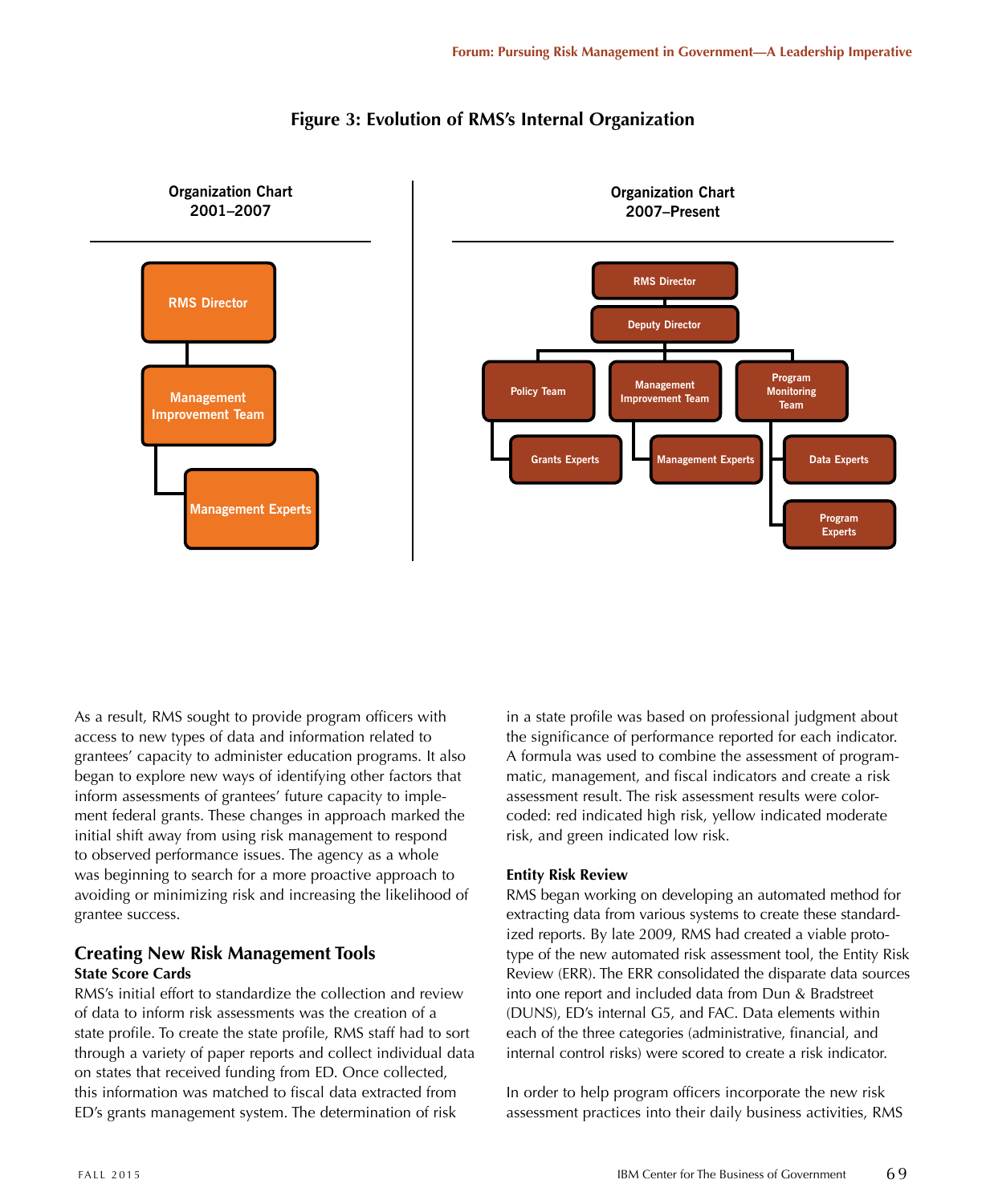



developed customized training sessions for each program office. These training sessions focused on teaching program officers how to analyze and interpret risk assessment data that were most relevant to their programs. The training sessions also included strategies and techniques for identifying and responding to grant-specific risks.

RMS continues to work on developing the agency's capacity to implement risk management principles. Program officers have requested additional training and guidance on the use of the ERR and effective mitigation strategies. The nature and complexity of this conversation continues to evolve and is much different from the types of conversations that took place in 2007. Since 2011, RMS has worked hard to improve the user-friendliness of the ERR. The original ERR was an Excel spreadsheet with various tabs. Program officers found the spreadsheet to be cumbersome and difficult to navigate. As of December 2014, RMS is finalizing a new delivery format for the ERR, using a web interface. During the past three years, RMS has made modifications to improve the ERR that have focused on:

- increasing the accuracy of indications of risk and
- reducing the instances of identifying risk that are not significant enough to require further investigation.

Additional efforts to enhance the ERR are focusing on ways risk analyses could be customized, based on program offices' needs.

Figure 4 summarizes the evolution of risk management services at ED. Our complete report highlights two case examples—the Detroit Public Schools and Puerto Rico Department of Education—that illustrate the application of ED's risk management practices. We describe how ED updated its long-standing approach to risk assessment to improve the effectiveness and efficiency of these business processes. These examples illustrate the evolution of risk management practices at ED. The cases begin with a description of the performance weaknesses each entity demonstrated. Next, the risk mitigation efforts provided for each